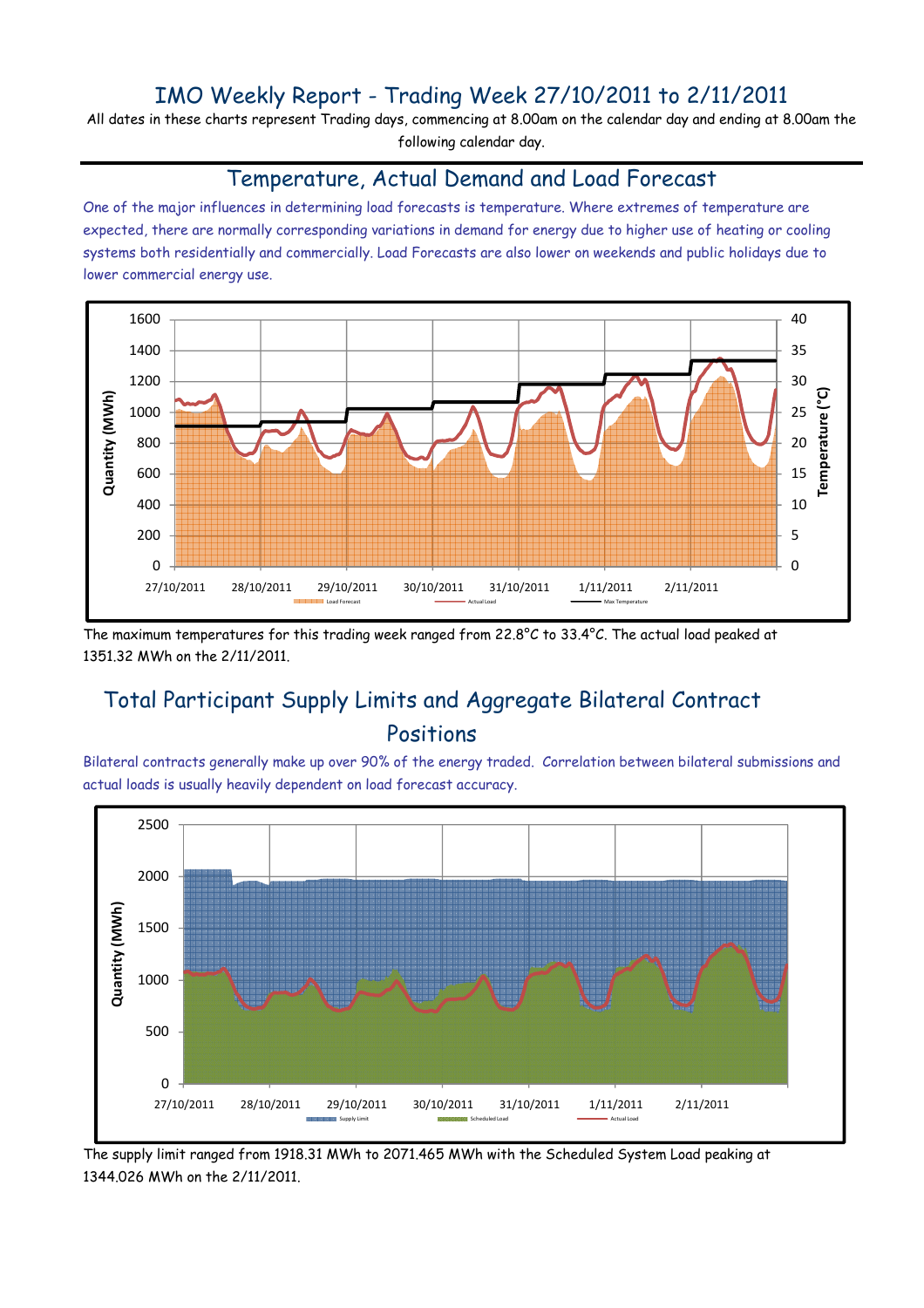#### Net Balancing Market Trades

Bilateral contracts and STEM trading are generally based on the forecast energy requirements of Participants. When the forecast requirements are higher or lower than the actual requirements for a day, this Market energy must be bought and sold in the balancing mechanism. This graph shows the estimated net balancing trades.



The majority of the balancing activity this week occurred within Balancing Supply. The maximum balancing demand for the week reached 104.037 MWh on the 27/10/2011. The maximum balancing supply for the week reached -301.367 MWh on the 2/11/2011.

# Total Traded Energy

This chart represents a comparison between the total net energy that is traded in Bilateral Contracts, the STEM and the balancing mechanism. Balancing Supply represents cases in which the total contract position is greater than the demand and customers must supply energy back to balancing. Balancing Demand represents cases in which the total contract position is less than the demand and customers must purchase energy from balancing.



Total balancing supply equalled -40364.93 MWh whereas total balancing demand equalled 797.11 MWh. The Total STEM Traded quantity was 21798.638 MWh, with the STEM Clearing Quantity ranging between 11.343 MWh and 230.684 MWh.